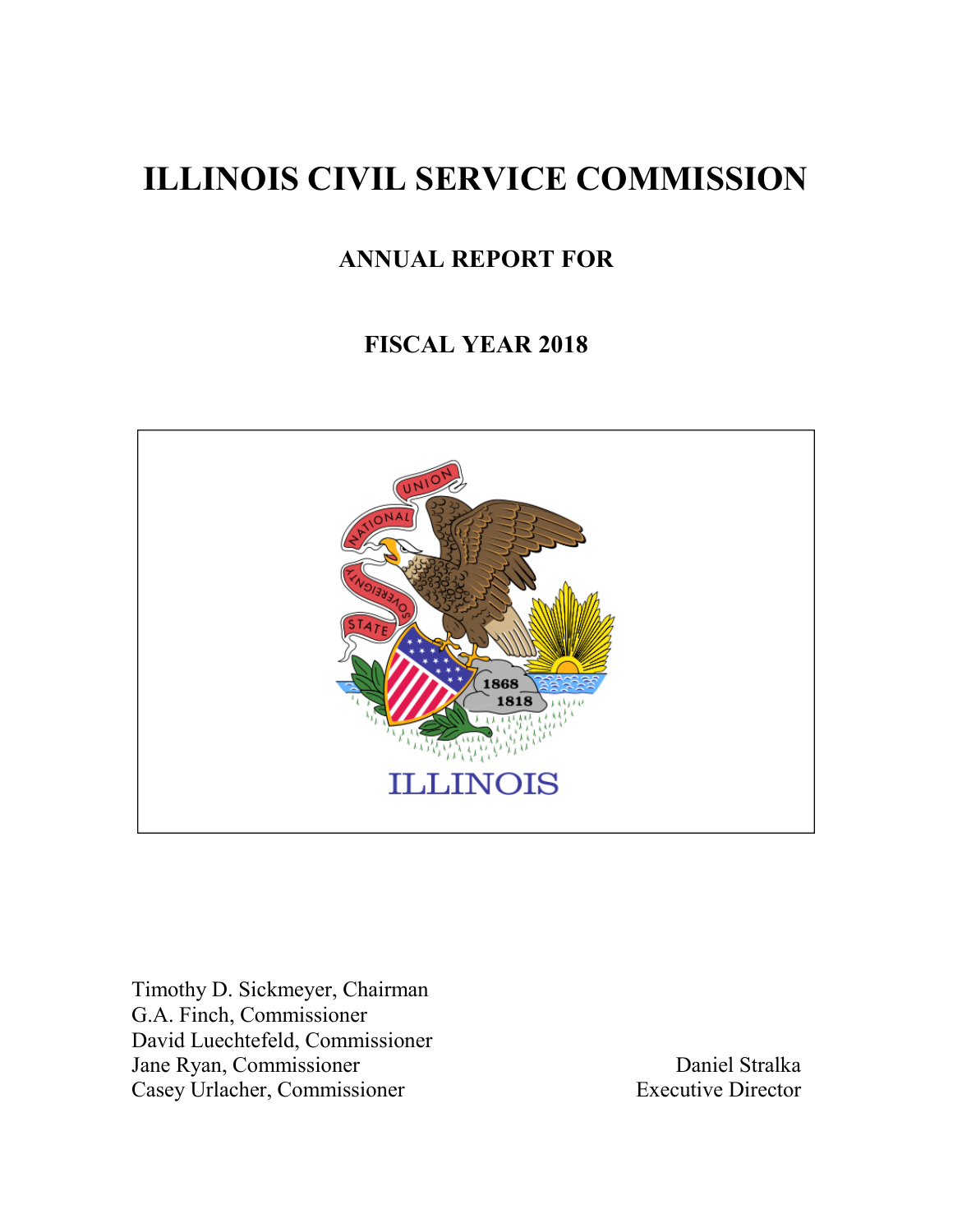

**Daniel Stralka EXECUTIVE DIRECTOR**

**State of Illinois CIVIL SERVICE COMMISSION 607 East Adams Street, Suite 801 Springfield, IL 62701 PHONE (217) 782-7373 FAX (217) 524-3706 TTY (888) 261-2819 [www2.illinois.gov/sites/ICSC](https://www2.illinois.gov/sites/ICSC)**

**Timothy D. Sickmeyer CHAIRMAN**

**COMMISSIONERS G.A. Finch David Luechtefeld Jane Ryan Casey Urlacher**

November 15, 2018

Governor Bruce Rauner State of Illinois Springfield, Illinois 62706

Dear Governor:

We submit this report to you, to the members of the General Assembly, and to the citizens of Illinois. It is the Commission's 105th Annual Report and covers the period of July 1, 2017 through June 30, 2018. In this report we have set forth both our responsibilities and accomplishments.

We appreciate the support and encouragement you have given us as we endeavor to carry out the requirements of the Illinois Personnel Code with the goal of providing the citizens of Illinois with a system of personnel administration based on merit principles and scientific method.

Respectfully submitted,

Timothy DeSickmeyer, Chairman

G.A. Finch, Commissioner

Casey Urlacher, Commissioner

Ryan, *Commissioner* 

David Lucalitereld

David Luechtefeld, Commissioner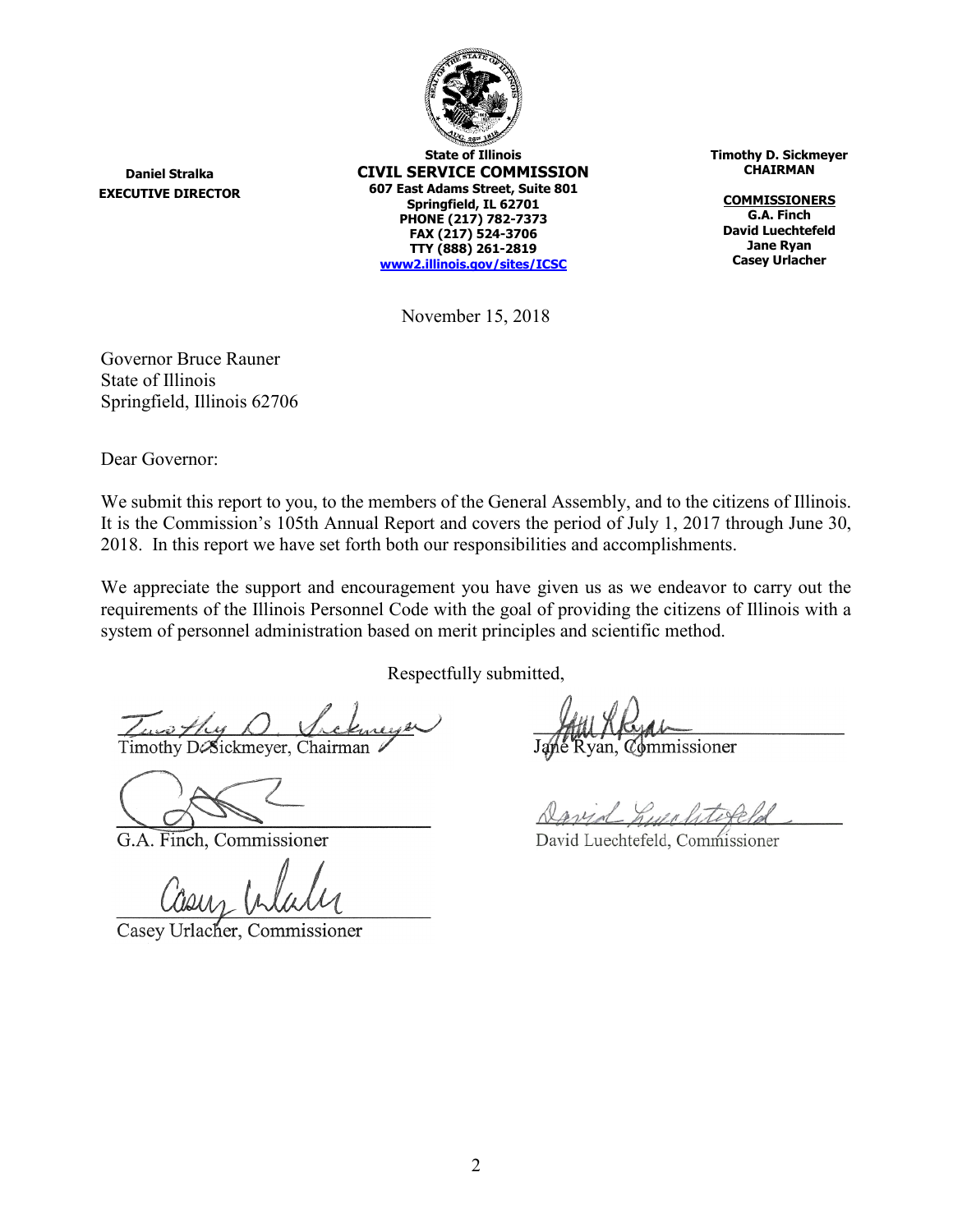## **TABLE OF CONTENTS**

#### Page Number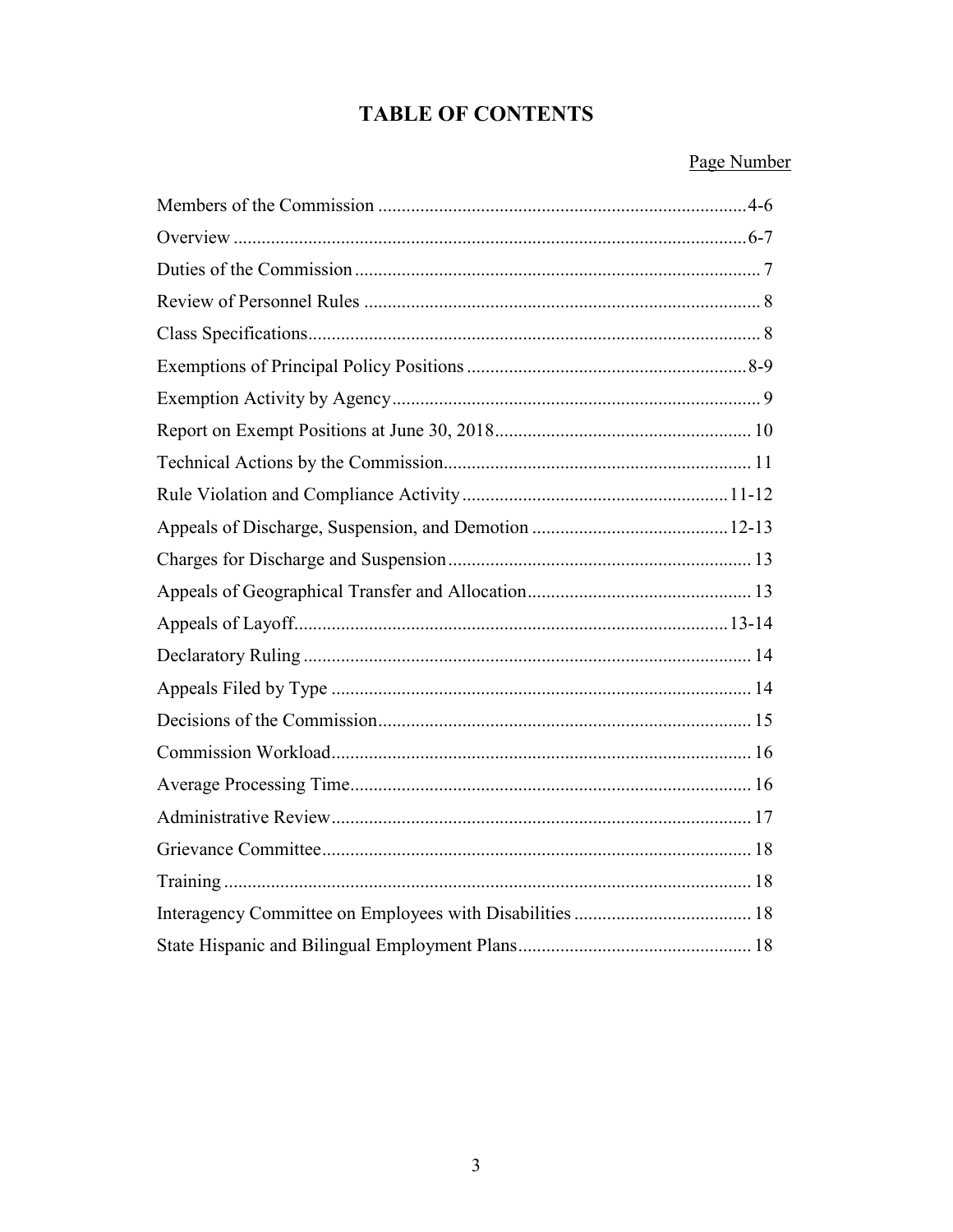## **MEMBERS OF THE COMMISSION**

The members of the Civil Service Commission are appointed for a period of six years.

| Name                            | <b>Term Expires</b> |
|---------------------------------|---------------------|
| Timothy D. Sickmeyer, Chairman  | March 1, 2023       |
| G.A. Finch, Commissioner        | March 1, 2021       |
| David Luechtefeld, Commissioner | March 1, 2023       |
| Jane Ryan, Commissioner         | March 1, 2019       |
| Casey Urlacher, Commissioner    | March 1, 2023       |

## **Timothy D. Sickmeyer**

Timothy D. Sickmeyer is a retired 28-year veteran of the Illinois Conservation Police. A graduate of Shawnee College, Mr. Sickmeyer served as a waterfowl technician with the (former) Department of Conservation. He then joined the Office of Law Enforcement. Starting as a field officer, he rose through the ranks to be Chief of the Division of Investigations of the Department of Natural Resources where he oversaw a team of field investigators and support staff. During this tenure, he planned and directed numerous undercover operations and large-scale investigations including employment related investigations. Mr. Sickmeyer was trained in the Rutan interview process while at the Department and participated in the hiring and promotion of State employees in accordance with the Personnel Code. He received numerous merit awards and commendations throughout his career. Upon his retirement in 2010, Mr. Sickmeyer served as a contract lobbyist for the Conservation Police Lodge and the Illinois Trappers Association.

Mr. Sickmeyer grew up in Chester, Illinois and now lives in rural Mason County along with his wife where he serves as an elder in his church, helping and ministering to others. He is a sworn deputy sheriff for the Mason County Sheriff's Department, serving as needed. He has two grown children along with two grandchildren and remains an avid outdoorsman.

## **G.A. Finch**

G. A. Finch, a business attorney and an executive employment/compensation counsel, is a Partner at Hoogendoorn & Talbot LLP. He has been named an Illinois Super Lawyer, selected as a Leading Lawyer and designated the highest Martindale-Hubbell Preeminent Rating in Legal Ability and Ethics (AV). He started his career as a law clerk to a US District Court Chief Judge in Chicago.

He serves as Chair of the Cook County Employee Appeals Board. His earlier public service has included Chief of Staff to the Cook County Board President, Illinois Human Rights Commissioner, City of Chicago Deputy Planning Commissioner, Chicago Housing Authority General Counsel, and Member of the Illinois Agricultural Export Advisory Committee.

He counts among his honors: Leadership Greater Chicago Fellow, Salzburg Global Seminar Fellow, Chicago Jaycees Ten Outstanding Young Citizens Award, Chicago Commission on Human Relations Wright Award, Cook County Bar Association Platt Award, and Chicago Bar Foundation Distinguished Service Award.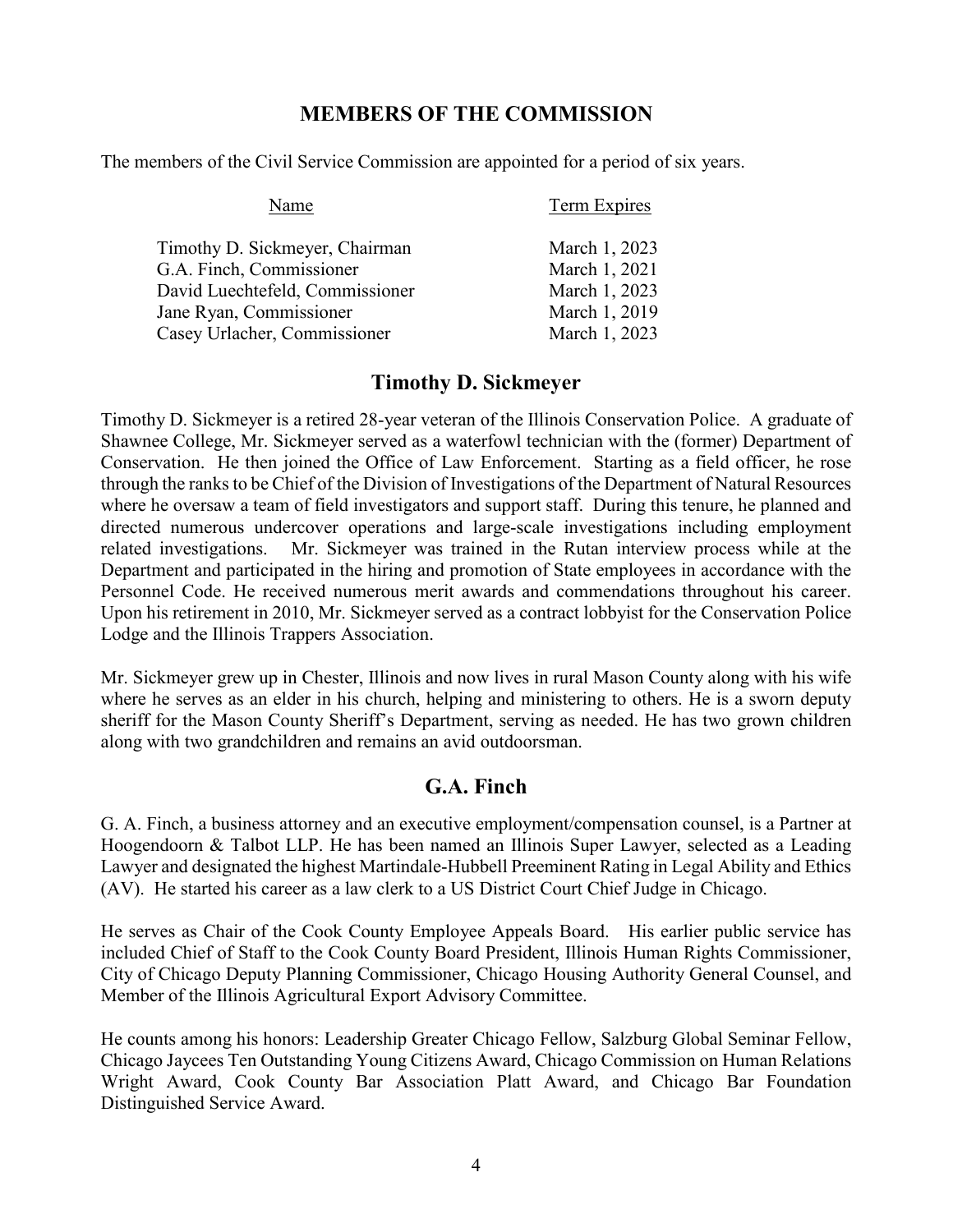A civic leader, he previously served as President of the Board of Advisors of St. Joseph Seminary of Loyola University, Chair of Decatur Classical Local School Council, and Secretary of the Editorial Board of the *Illinois Bar Journal.* He is a Member of the Economic Club of Chicago.

## **David Luechtefeld**

David Luechtefeld grew up on a dairy farm ten miles south of the small town of Okawville, Illinois in Washington County. He attended a two-room school at St. Anthony Catholic Grade School in Lively Grove, Illinois. Upon graduation, he attended Okawville High School and graduated in 1958. He then entered St. Louis University on a basketball and baseball scholarship and graduated in 1962 with a Bachelor of Science Degree. He was inducted into the St. Louis University Distinguished Alumni Hall of Fame and the Basketball Hall of Fame. David also earned a Master of Science Degree from Southern Illinois University at Edwardsville. He has been actively involved in St. Barbara's Catholic Church for the past 55 years.

In 1962 he began teaching History and Government at Okawville High School and taught for 33 years. He was the head baseball coach for 28 years. He was also the head basketball coach for 38 years and served as Athletic Director. He has also been inducted into the Basketball and Baseball Coaches Hall of Fame in Illinois.

David Luechtefeld was appointed in 1995 to be the State Senator for the 58<sup>th</sup> District. He served in that capacity for 21 years. He served as the Assistant Minority Leader for 14 years and the Deputy Minority Leader for his final year. He retired from the Senate in 2017.

#### **Jane Ryan**

Jane Ryan began her career with the State of Illinois in 1983. In 32 years with the State, she has worked in supervisory and managerial positions in the Attorney General's Office, Secretary of State, Central Management Services, Department of Transportation, and the Civil Service Commission. Many years of working in human resources and labor administration as well as serving as a union steward provide a background familiar the State of Illinois Personnel Code, the Human Rights Act, the Americans with Disabilities Act and Equal Employment Opportunity laws. In addition to her state service, Ms. Ryan served as Chairman of the City of Lincoln Civil Service Commission.

A graduate of Eastern Illinois University with a Master of Arts, Ms. Ryan is a lifelong resident of Lincoln, Illinois. She has sought to continually improve her knowledge with training in Internal Investigations, Conflict Resolution, Sexual Harassment, EEO Officers' Training, Diversity, Ethics, Personnel Law/Public Sector Employment, and Federal Mediation, Counseling Labor Management Relations, etc. She is a member of the Zonta Club, works with the Special Olympics Polar Plunge, serves as Financial Secretary of her church, and participates in numerous civic activities.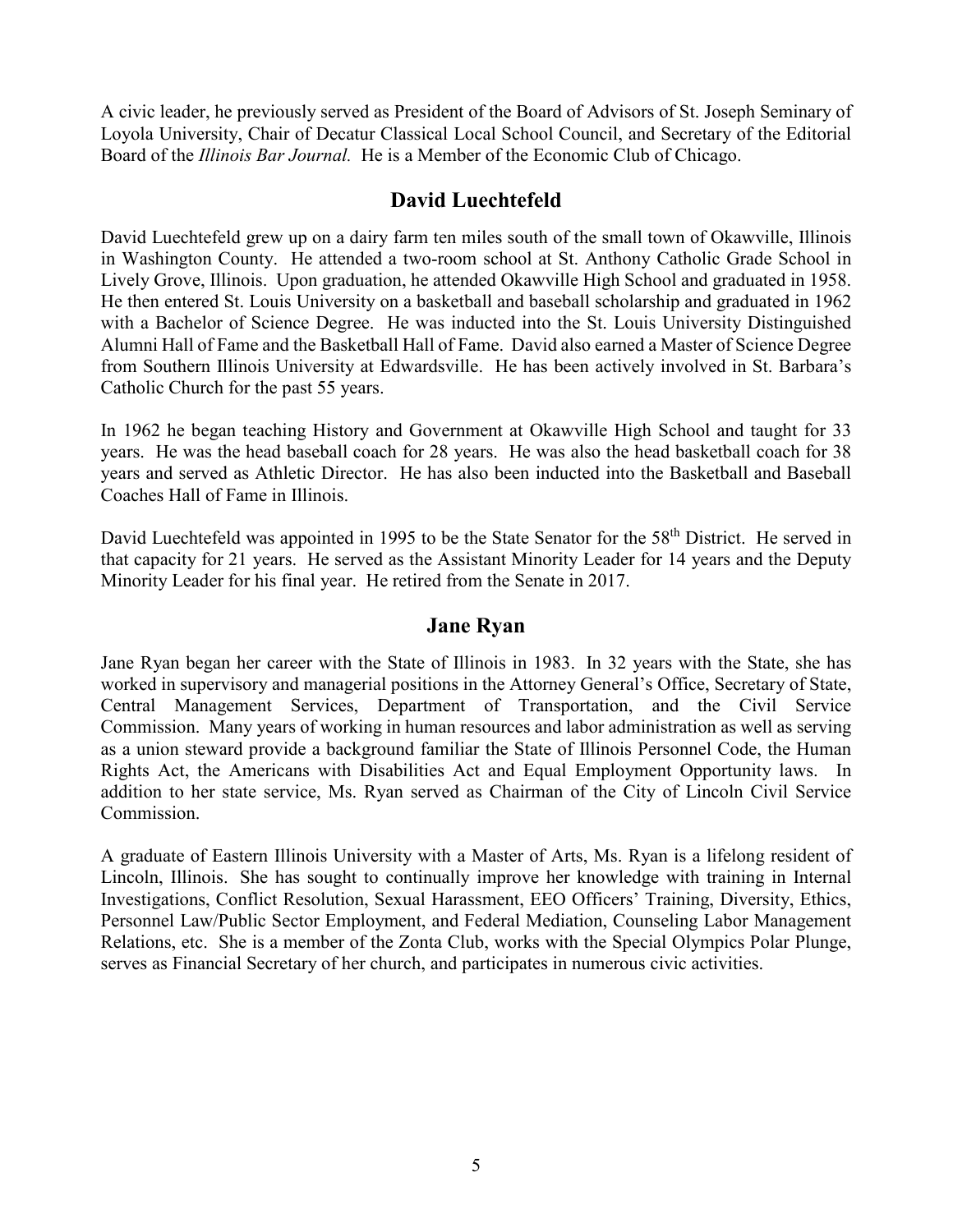## **Casey Urlacher**

Casey Urlacher was born in the State of Washington but spent most of his childhood in New Mexico. He attended New Mexico Military Institute where he began his collegiate football career. He later transferred to Lake Forest College where he earned a Bachelor of Arts in Economics and Business. In 2013 Lake Forest College elected Casey to its Sports Hall of Fame for his athletic success and co-curricular activities.

After graduating from Lake Forest College, Casey was a professional football player from 2003 to 2006. He played for the NFL Chicago Bears as well as a number of other professional teams. Upon retiring from football in 2006, he became a successful businessman in excavating/construction, real estate, restaurants and nightclubs. In 2013 Casey was elected Mayor of Mettawa, Illinois, where he has lived for over ten years. As a result of these ventures, he came to understand how a merit-based workforce is essential to the success of both private and public enterprises.

Casey is actively involved in many charity and community organizations including the Lake County Chamber of Commerce, Preservation Foundation of the Lake County Forest Preserve, and St. Jude Children's Research Hospital. He is a member of the Citizens Utility Board and an Illinois Sierra Club Supporter.

## **OVERVIEW**

The Civil Service Commission began the year seeking and receiving an appropriation of \$416,900. This amount was sufficient to provide for this fiscal year's expenses but did not address the shortfall from the previous two fiscal years. (The Civil Service did not receive any appropriation in FY16 and only \$25,000 in FY17.) Fortunately, a supplemental appropriation of \$140,000 was passed in June that provided sufficient additional funding to eliminate the shortfall and accumulated Prompt Payment Interest.

Commissioner Jane Ryan was appointed on October 12, 2017 to serve a term ending March 1, 2019. She had been fulfilling the duties of Exemption Monitor and Human Resources Manager on a 75-day temporary appointment prior to her appointment as Commissioner. The vacant Exemption Monitor and Human Resources Manager was subsequently posted and filled via the Rutan interview process. Sabrina Johnson was the successful applicant and started as Exemption Monitor and Human Resources Manager on February 1, 2018.

Under the guidance of Chairman Sickmeyer, the legislature passed and the Governor signed into law P.A 100-1073. This bill amended the Personnel Code to definitively establish the Commission's authority to remand matters back to an Administrative Law Judge for additional proceedings when warranted while protecting an employee's entitlement to a prompt resolution of their appeal.

The Auditor General conducted its bi-annual compliance audit for fiscal years 2016 and 2017. The report identified one finding related to compliance with the Fiscal Control and Internal Auditing Act. The Commission did not dispute the finding but noted how the conversion to the SAP system impacted its noncompliance. The Commission has taken steps to ensure compliance going forward. In addition, the report included a follow-up to two previous findings related to segregation of duties and the monitoring of exempt positions. The Auditor General noted that the Commission has taken sufficient steps for it to find substantial compliance with the underlying issues.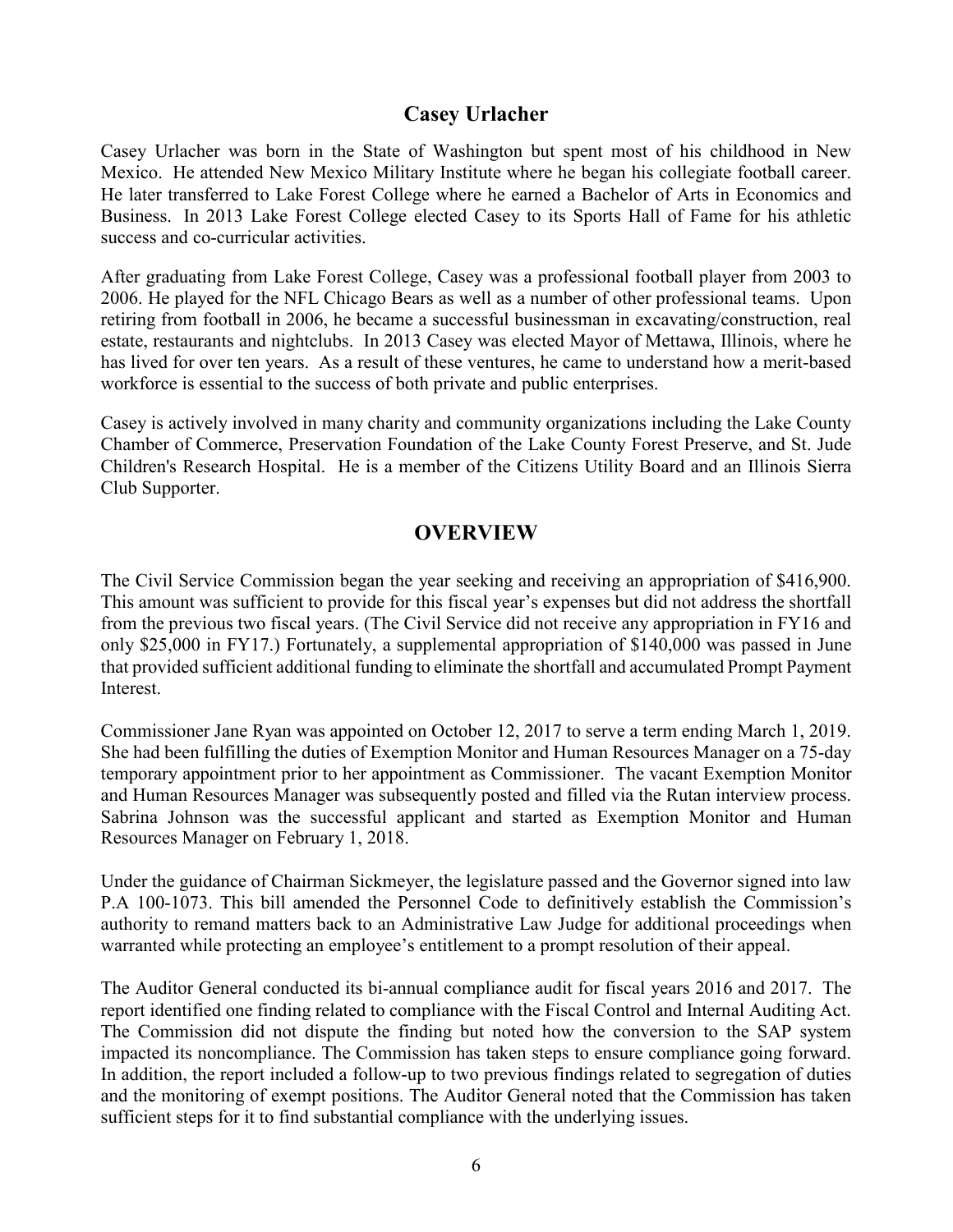The Civil Service Commission undertook an extensive review and rewrite of its Rules to better reflect existing practices before the Commission and to ease the burden of the appeal process on involved parties. The Commission staff contacted interested parties, legal representatives and State agencies for input. Ways in which the appeals process could be more time-efficient, cost-effective, and address future issues related to technological innovation were considered. Amendments to 26 different rules were proposed. After working with the Joint Committee on Administrative Rules and the Index Department at the Secretary of State, the proposed amendments to the Rules were published in the April 20, 2018 issue of the Illinois Register to be available for public comment. As of June 30, 2018, no comments or objections had been submitted.

## **DUTIES OF THE COMMISSION**

Guided by merit philosophy, the members of the Commission and its staff carry out the following statutory responsibilities:

- 1. To approve or disapprove personnel rules or their amendments promulgated and submitted by the Director of Central Management Services.
- 2. To approve the classification plan submitted by the Director of Central Management Services, and approve proposals for new or amended class specifications and for the abolition of existing classes under the classification plan.
- 3. Upon recommendation of the Director of Central Management Services, the Commission approves the exemption from Jurisdiction B of those positions which in its judgment bear principal administrative responsibility for the determination or implementation of policy. The Commission monitors the use of these positions to ensure their continued eligibility for exemption.
- 4. Upon identification of instances of noncompliance, the Commission is responsible for ensuring the enforcement of the Personnel Code and Rules through the issuance of directives for compliance.
- 5. For certified employees who are discharged, suspended for more than 30 days in a twelve-month period, or demoted, the Commission hears and determines the written charges and renders decisions which are binding upon the employing agency.
- 6. The Commission hears appeals by certified employees who are involuntarily transferred from one geographical area to another, or who question the allocation of their position under the classification plan.
- 7. The Commission hears or conducts an investigation of layoff appeals by certified employees where the basis of the appeal is that provisions of the Personnel Code or Rules have been violated.

During fiscal year 2018, the Commission was active in these areas as the following detailed report indicates.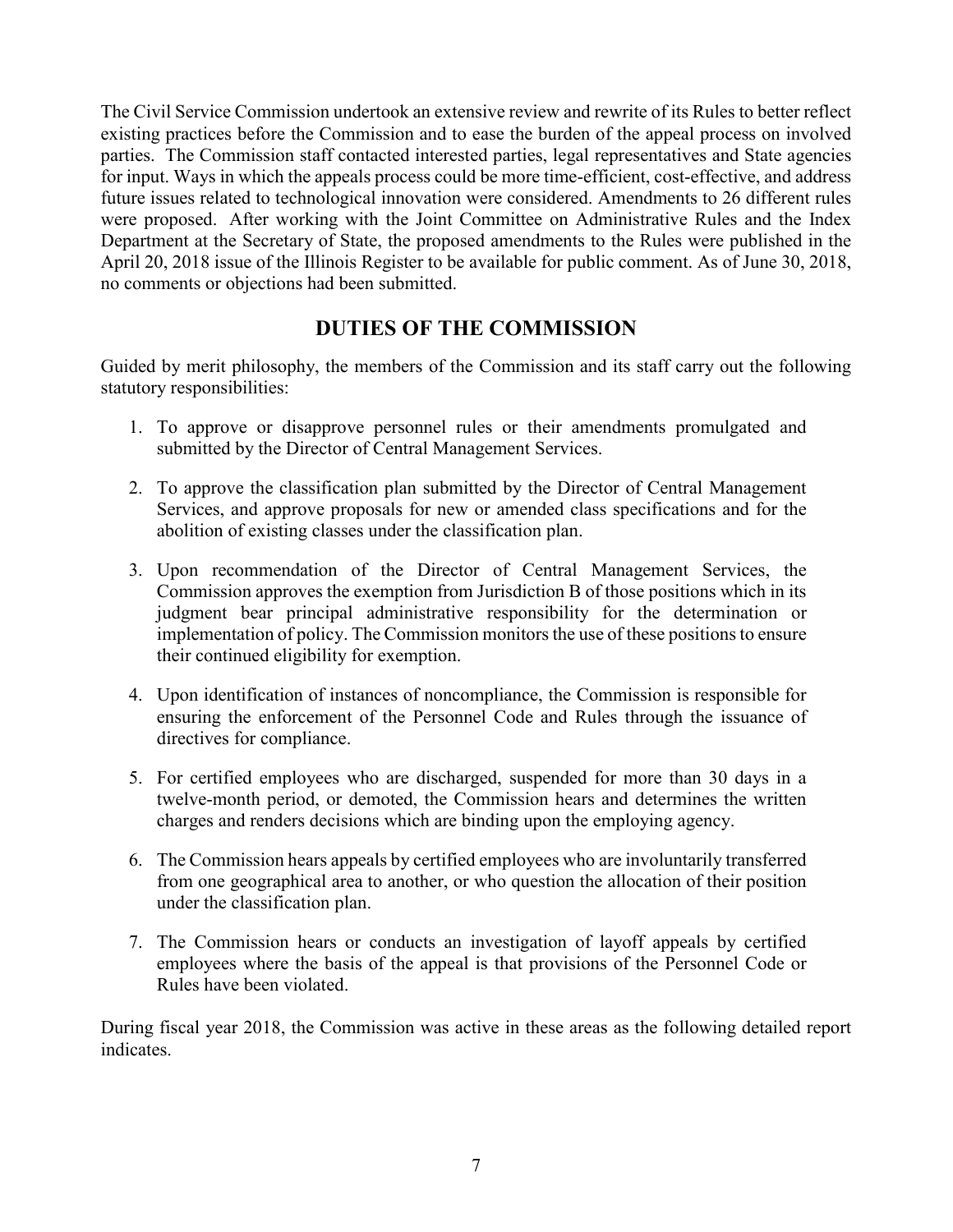#### **(1) REVIEW OF PERSONNEL RULES**

The drafters of the Personnel Code envisioned broad enabling statutes giving the Director of Central Management Services extensive discretion to implement the provisions of the Code through the promulgation of rules. As a check and balance to this power, the Director is to submit proposed rules and/or amendments to the Commission, and the Commission has the authority to disapprove them.

During fiscal year 2018, the Director of Central Management Services submitted one amendment to the Personnel Rules on Section 305.320 Extending Jurisdiction A, B, and C.

#### **(2) CLASS SPECIFICATIONS**

A sound system of position classification is essential to carry out the objectives of a merit personnel system. The classification plan establishes the basis for ensuring that employees performing work of the same nature, level of difficulty and complexity are paid within the same salary range, dependent on length of service and excellence of performance. The specifications further set forth the legal requirements for selection of those who desire to enter state service and the promotion of present employees who seek advancement within the career system. So that personnel decisions can be based upon the factual basis of existing assignments, the position classification system identifies the duties performed and responsibilities assigned by individual employees.

The Commission has the responsibility of approving all amendments to the classification plan including class specifications. During fiscal year 2018, the Commission reviewed and acted on 68 amendments to the classification plan.

| New classes approved       | 6  |
|----------------------------|----|
| Revised classes approved   | 57 |
| Abolished classes approved | 5  |
|                            | 68 |

#### **(3) EXEMPTIONS OF PRINCIPAL POLICY POSITIONS**

A long-standing significant issue in merit systems is the determination of those positions which should be subject to appointment and dismissal at the discretion of the administration. In the Personnel Code, the legislature specifically provided for most major exemptions, such as those for all positions in the legislative and judicial branches, of directors and assistant directors of executive agencies, and of members of boards and commissions. In positions below the director, assistant director, board or commission level, the legislature chose to grant the Director of Central Management Services and the Civil Service Commission joint authority to exempt positions from Jurisdiction B of the Personnel Code. Under this provision, agencies request, and the Director of Central Management Services issues a recommendation as to whether positions that bear principal administrative responsibility for the determination of policy or principal responsibility for the implementation of policy should be exempted. This recommendation is then submitted to the Civil Service Commission for approval. The impact upon the merit system of decisions made with respect to the exemption of positions from these provisions of the Personnel Code is obvious.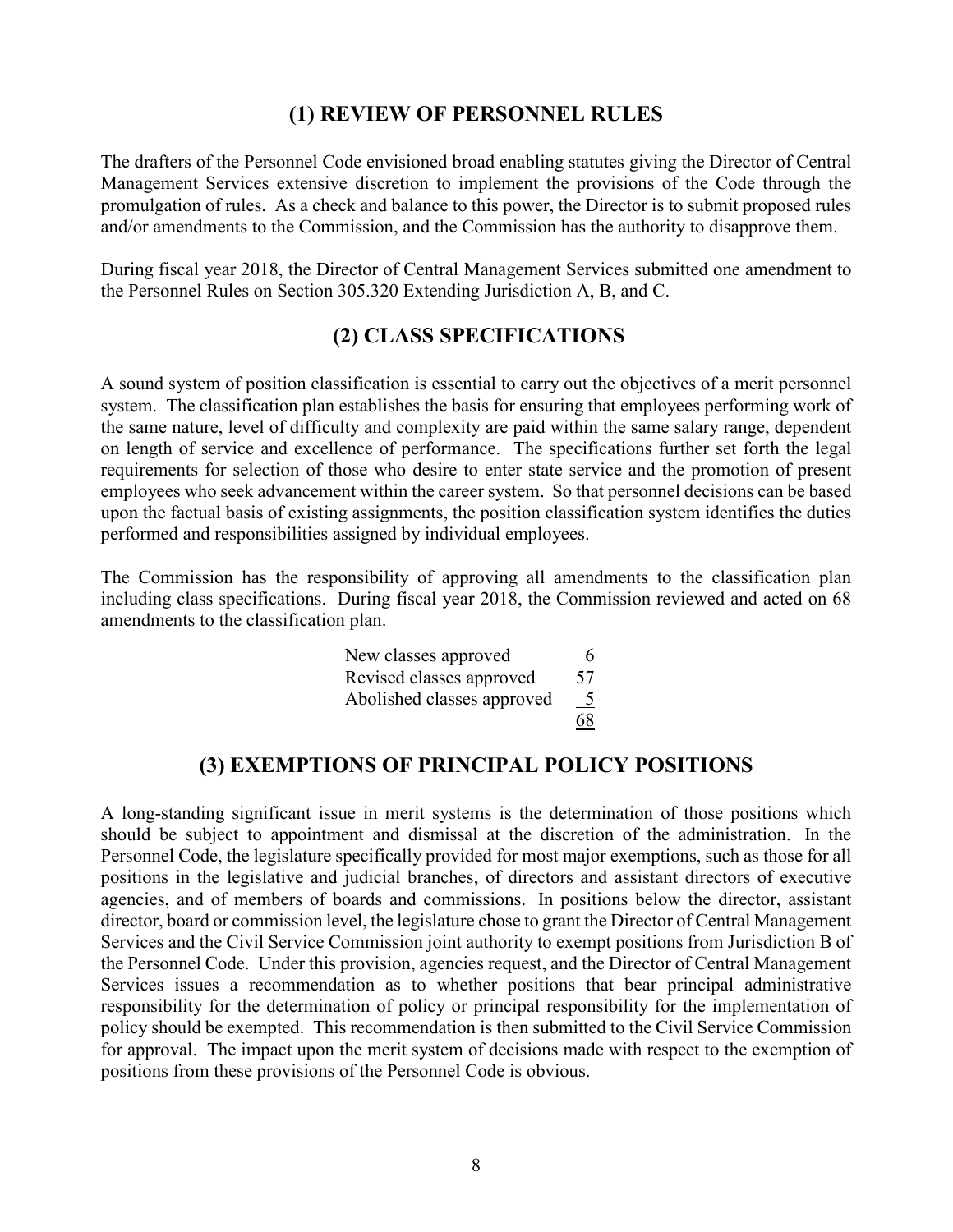A significant change in exemption request processing occurred at the beginning of the fiscal year with the inclusion of the *Shakman* litigation Special Master's review subsequent to the Director's recommendation. Central Management Services requested the Commission to place submitted requests "on hold" while the Special Master conducted her own review. It was only after the Special Master's review was complete that Central Management Services released pending exemption requests for consideration. This additional step in exemption request processing contributed to an overall reduction in the Commission's workload in this area in 2018.

The Commission acts by approving or denying exemption requests recommended by the Director. Clarifications of these positions are evaluated to ensure that only positions that continue to qualify for exemption remain exempt. The Commission received a total of 16 exemption requests in fiscal year 2018. Of those, 15 were granted exemption (ten of the 15 were granted for terms ranging from one to four years) and one was denied. There was one 4d(3) exempt position submitted by the agency that was considered for rescission of exemption. The Commission did rescind the exemption. As of June 30, 2018, there were also 16 exemption requests received by the Commission but waiting for Central Management Services to release them for consideration by the Commission.

#### **EXEMPTION ACTIVITY BY AGENCY**

| Agriculture                        | 1 exempt position abolished  |  |  |  |  |
|------------------------------------|------------------------------|--|--|--|--|
| <b>Central Management Services</b> | 7 exempt positions abolished |  |  |  |  |
|                                    | 2 exemptions granted         |  |  |  |  |
| Commerce and Economic Opportunity  | 2 exempt positions abolished |  |  |  |  |
| Corrections                        | 1 exemption granted          |  |  |  |  |
| Human Rights                       | 1 exemption denied           |  |  |  |  |
| Human Services                     | 1 exemption rescinded        |  |  |  |  |
| Innovation and Technology (DoIT)   | 9 exemptions granted         |  |  |  |  |
| Insurance                          | 1 exemption granted          |  |  |  |  |
| <b>Natural Resources</b>           | 1 exemption granted          |  |  |  |  |
| <b>State Retirement System</b>     | 1 exemption granted          |  |  |  |  |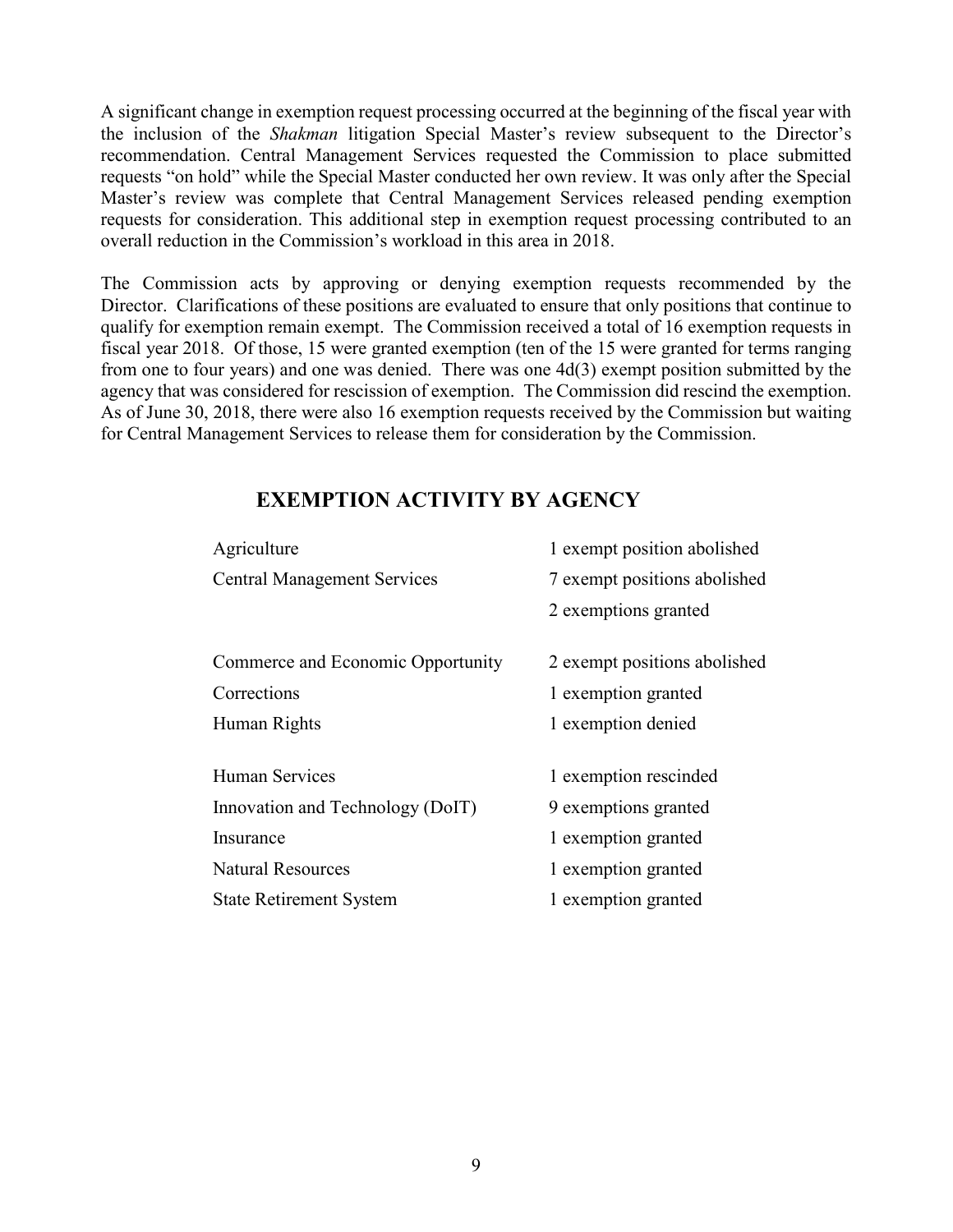# **REPORT ON EXEMPT POSITIONS AT JUNE 30, 2018<sup>1</sup>**

|        | Total            | Number of Exempt |
|--------|------------------|------------------|
| Agency | <b>Employees</b> | Positions        |
|        |                  |                  |
|        |                  |                  |
|        |                  |                  |
|        |                  |                  |
|        |                  |                  |
|        |                  |                  |
|        |                  |                  |
|        |                  |                  |
|        |                  |                  |
|        |                  |                  |
|        |                  |                  |
|        |                  |                  |
|        |                  |                  |
|        |                  |                  |
|        |                  |                  |
|        |                  |                  |
|        |                  |                  |
|        |                  |                  |
|        |                  |                  |
|        |                  |                  |
|        |                  |                  |
|        |                  |                  |
|        |                  |                  |
|        |                  |                  |
|        |                  |                  |
|        |                  |                  |
|        |                  |                  |
|        |                  |                  |
|        |                  |                  |
|        |                  |                  |
|        |                  |                  |
|        |                  |                  |
|        |                  |                  |
|        |                  |                  |
|        |                  |                  |
|        |                  |                  |
|        |                  |                  |
|        |                  |                  |
|        |                  |                  |
|        |                  |                  |
|        |                  |                  |
|        |                  |                  |
|        |                  |                  |
|        |                  |                  |
|        |                  |                  |
|        |                  |                  |
|        |                  |                  |
|        |                  |                  |
|        |                  |                  |
|        |                  |                  |
|        |                  |                  |
|        |                  |                  |
|        |                  |                  |
|        |                  |                  |
|        |                  |                  |

<span id="page-9-0"></span><sup>&</sup>lt;sup>1</sup> This report is generated by the Illinois Department of Central Management Services.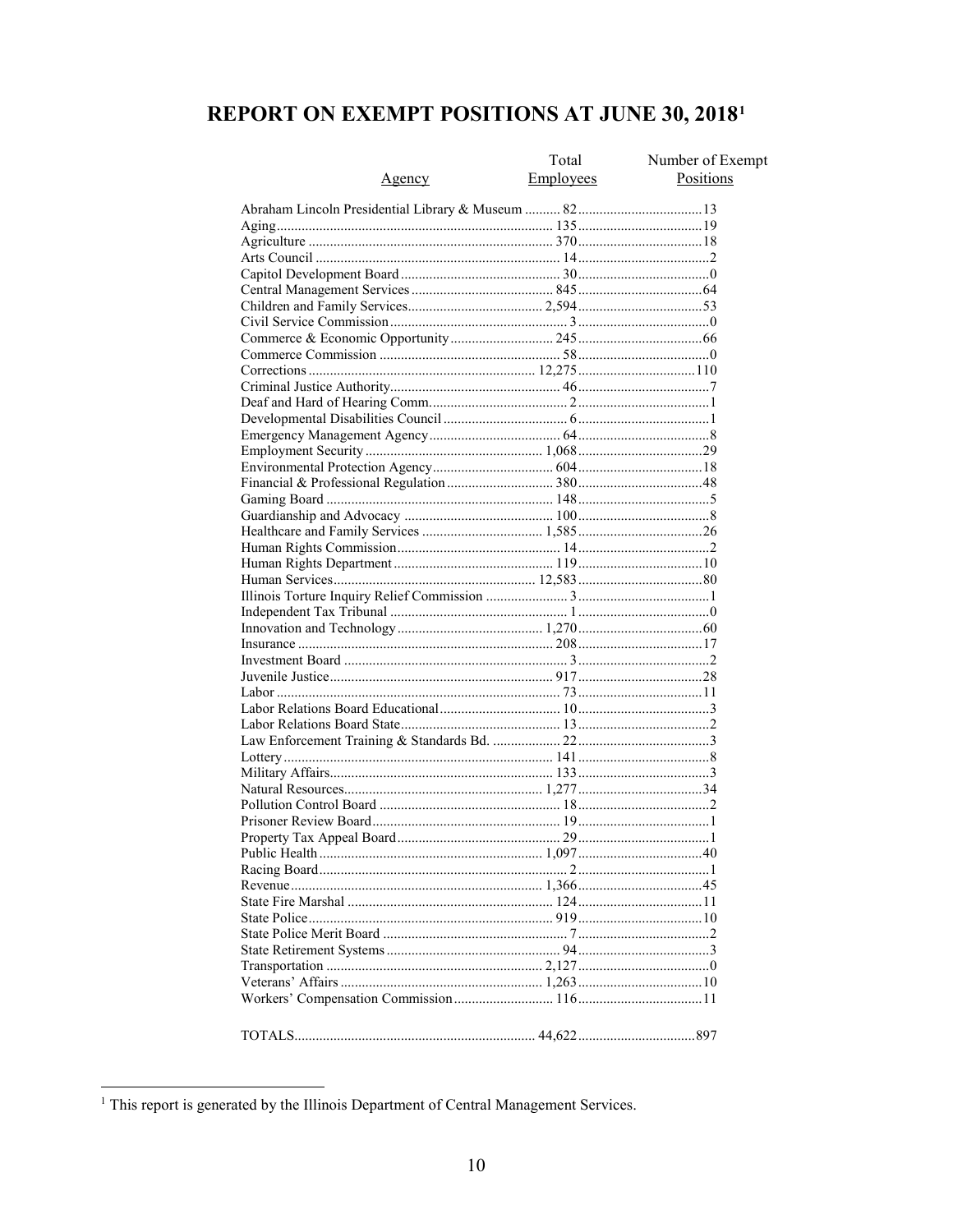| <b>Class Specifications</b>           | FY 14            | FY 15          | FY 16       | FY 17            | <b>FY18</b>   |
|---------------------------------------|------------------|----------------|-------------|------------------|---------------|
| Revisions or New Classes Not Approved | $\mathbf{1}$     | $\overline{0}$ | $\theta$    | $\theta$         | $\Omega$      |
| New Classes Approved                  | 10               | 31             | 13          | 10               | 6             |
| <b>Revised Classes Approved</b>       | 15               | 87             | 11          | 24               | 57            |
| Abolished Classes Approved            | $\boldsymbol{0}$ | 4              | 4           | $\underline{10}$ | $\frac{5}{2}$ |
|                                       | 26               | <u>122</u>     | <b>28</b>   | <u>44</u>        | 68            |
| <b>TOTALS</b>                         |                  |                |             |                  |               |
| 4d(3) Exemptions                      |                  |                |             |                  |               |
| <b>Exemption Requests Granted</b>     | 39               | 27             | 49          | 58               | 15            |
| <b>Exemption Requests Denied</b>      | 2                | 3              | $\Omega$    | $\theta$         | $\mathbf{I}$  |
| <b>Exemption Requests Withdrawn</b>   | 6                | 5              | 27          | 3                | $\theta$      |
| <b>Exemptions Rescinded</b>           | 22               | $\overline{2}$ | 26          | 28               | 1             |
| <b>Exemption Rescissions Denied</b>   | 20               | 9              | 9           | 10               | $\Omega$      |
| <b>Exempt Positions Abolished</b>     | 9                | $\overline{2}$ | 10          | 4                | 10            |
| <b>TOTALS</b>                         | <u>98</u>        | <u>48</u>      | <u> 121</u> | <u>103</u>       | <u>27</u>     |
|                                       | <u> 124</u>      | <u>170</u>     | <u> 149</u> | <u> 147</u>      | <u>95</u>     |

## **TECHNICAL ACTIONS BY THE COMMISSION**

## **(4) RULE VIOLATION AND COMPLIANCE ACTIVITY**

A merit system can only be as effective as the people who administer it will permit. Recognizing that pressures exist to circumvent the merit system and to provide a bulwark against the erosion of merit system standards, the legislature placed in the Civil Service Commission the responsibility for ensuring that personnel activities are carried out in compliance with the Personnel Code and Personnel Rules along with the authority to direct compliance where it finds violations.

In carrying out this mandate, the Commission investigates all allegations of noncompliance furnished to the Commission or brought to the attention of its staff to determine whether there was a violation of the statute and/or its implementing rules. There were six rule violation appeals filed and four decisions rendered on appeals of Personnel Code and/or Rule Violation allegations in fiscal year 2018. Two decisions resulted in a finding of no violation and one decision was dismissed for default when requested information was not filed with the Commission. There was one decision where a violation was proven and the agency ordered to come into compliance with the Personnel Code and Personnel Rules. There were four rule violation appeals pending at June 30, 2018.

The Personnel Code also provides for appointments to state service in accordance with the principle of merit and fitness which is determined by the use of examination methods in areas of education, experience, cultural knowledge, capacity, knowledge, manual skill, linguistic ability, character,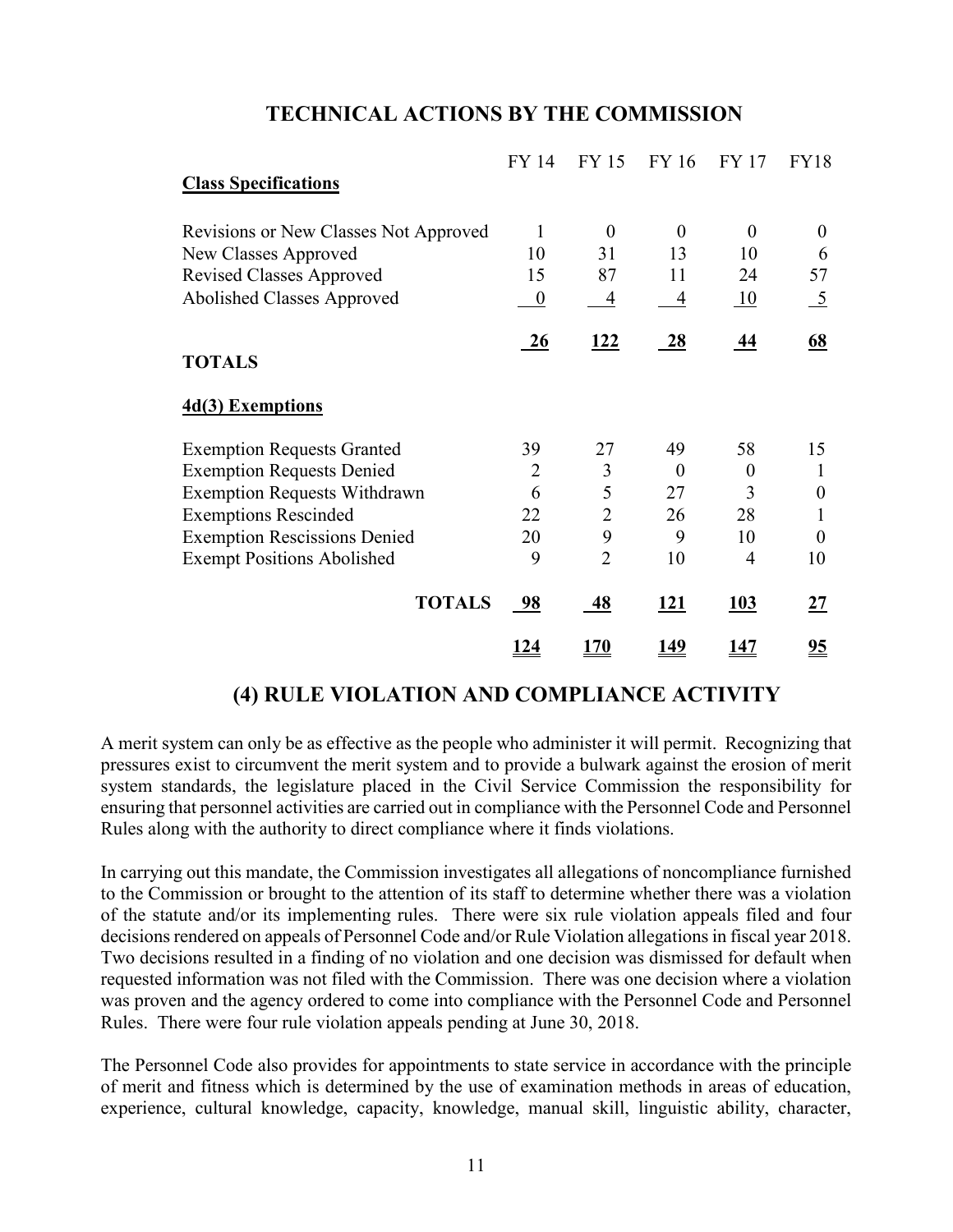physical fitness, and psychological fitness. There are occasions where examinations are not feasible so in order to provide flexibility, the Code provides for three types of appointments which can be made without formal competitive examination. They are emergency, temporary, and provisional appointments, all of which are limited by the Personnel Code.

Emergency appointments shall not exceed 60 days, shall not be renewed and may be made without regard to an eligible list. Notices of selections and terminations shall be reported immediately to the Director of Central Management Services. Temporary appointments may be utilized by persons in positions to perform temporary or seasonal work. No position shall be filled by temporary appointment for more than six months out of any twelve-month period. Provisional appointments may be utilized by persons in positions when there is no appropriate eligible list available. No positions shall be filled by provisional appointment for more than six months out of any twelve month period. The following are the numbers of consecutive non-merit appointments reported by the Commission in the monthly minutes. The Commission's monthly Minutes provide the number by agency.

| July      | 108 | November | 105 | March | 114 |
|-----------|-----|----------|-----|-------|-----|
| August    | 122 | December | 108 | April | 65  |
| September | 104 | January  |     | May   | 101 |
| October   | 84  | February | 89  |       |     |

Reporting of this information was discontinued beginning with the July 2018 Minutes. The last month reported in Commission Minutes was for May 2018 in the June 2018 Minutes. Central Management Services tracks this information by employee, not position number so the numbers do not accurately reflect consecutive non-merit appointments. Commission staff will be working with Central Management Services and the Department of Innovation and Technology to develop a reliable measurement of activity in this area in the coming fiscal year.

## **(5) APPEALS OF DISCHARGE, SUSPENSION OVER 30 DAYS IN A TWELVE-MONTH PERIOD, AND DEMOTION**

The Civil Service Commission is responsible for conducting hearings on appeals of discharge and suspensions totaling more than 30 days in any twelve-month period, and demotion. The Commission has the power to administer oaths, subpoena witnesses, and compel the production of books and papers in accordance therewith. When an employee receives a written notice of discharge, they may appeal the action to the Commission. The appeal must be filed within 15 days after service of the written notice of discharge. The Commission then schedules a hearing within 30 days. At the hearing, the employee has a right to counsel and may question the witnesses who testify against him under oath. The burden of proof is upon the agency to prove that the employee committed the alleged infractions and that discharge is the appropriate discipline.

In fiscal year 2018, there were 37 discharge appeals filed and the Commission rendered decisions in 38 appeals. The Commission imposed a suspension instead of discharge in five appeals and denied 16 appeals (upheld the discharge). One appeal was upheld and the employee was reinstated. Four appeals were dismissed for default for not appearing at hearing date or for no jurisdiction because of late filing or non-certified status of the employee. The remaining 12 appeals were withdrawn or settled. There were 15 pending discharge appeals at June 30, 2018.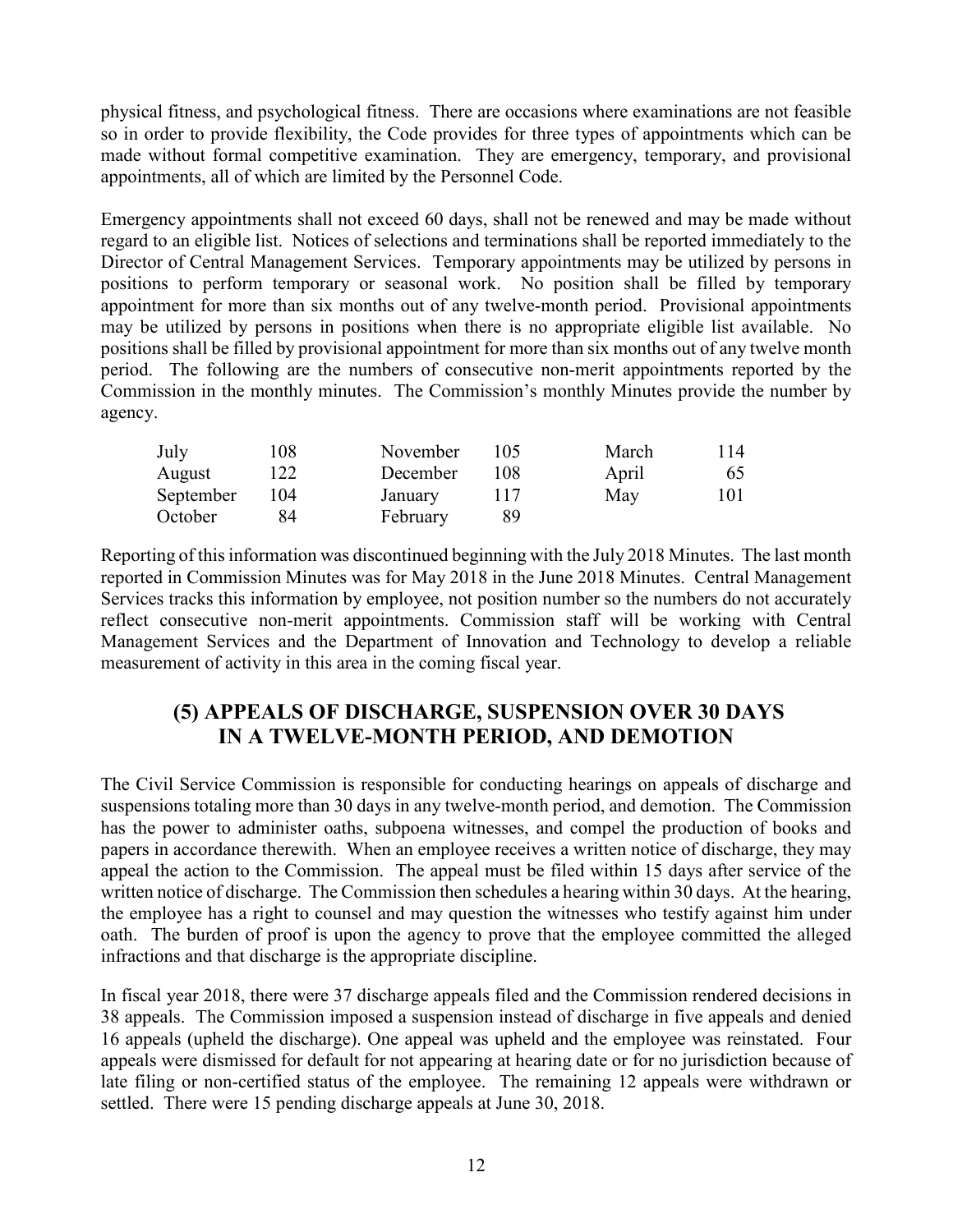There were three suspension appeals filed during fiscal year 2018 and eight decisions rendered by the Commission. Four appeals were dismissed after being withdrawn or settled, two were dismissed for no jurisdiction, one appeal resulted in the suspension being reduced from ten days to five days, and one appeal resulted in the suspension being upheld. There were no pending suspension appeals at June 30, 2018.

The Commission is also responsible for hearing appeals of employees who have been demoted in their positions. Although this is not an active area, it is important that employees have a right to appeal if they believe they have been unjustly demoted in their position. One demotion appeal was filed during fiscal year 2018 and it is pending at June 30, 2018.

## **CHARGES FOR DISCHARGE AND SUSPENSION[2](#page-12-0)**

| Failure to follow procedures, regulations, rules or supervisory directives  16 |  |
|--------------------------------------------------------------------------------|--|
|                                                                                |  |
|                                                                                |  |
|                                                                                |  |
|                                                                                |  |
|                                                                                |  |
|                                                                                |  |
|                                                                                |  |

Total Charges 61

## **(6) APPEALS OF GEOGRAPHICAL TRANSFER AND ALLOCATION**

Employees who are involuntarily transferred from one geographic area of the state to another may appeal such transfers to the Commission. No geographical transfer appeals were filed during fiscal year 2018. There were no geographic transfer appeals pending.

The Commission is also responsible for hearing employees' appeals from decisions of the Director of the Department of Central Management Services where an employee believes that their position is improperly allocated. In allocation appeals, the burden is on the employee to prove the Director of Central Management Services has not properly classified their position. No allocation appeals were filed during fiscal year 2018. There were no pending allocation appeals at June 30, 2018.

## **(7) APPEALS OF LAYOFF**

The Personnel Rules allow the layoff of certified employees due to lack of funds, material change in duties or organization, lack of work, and the abolition of a position or for any of these reasons. Employees who feel that they have been laid off in violation of the Personnel Code or Rules may, within 15 days following the effective date of layoff, file a written appeal to the Civil Service

<span id="page-12-0"></span><sup>&</sup>lt;sup>2</sup> The total exceeds the number of employees discharged and suspended because multiple charges were made against several employees.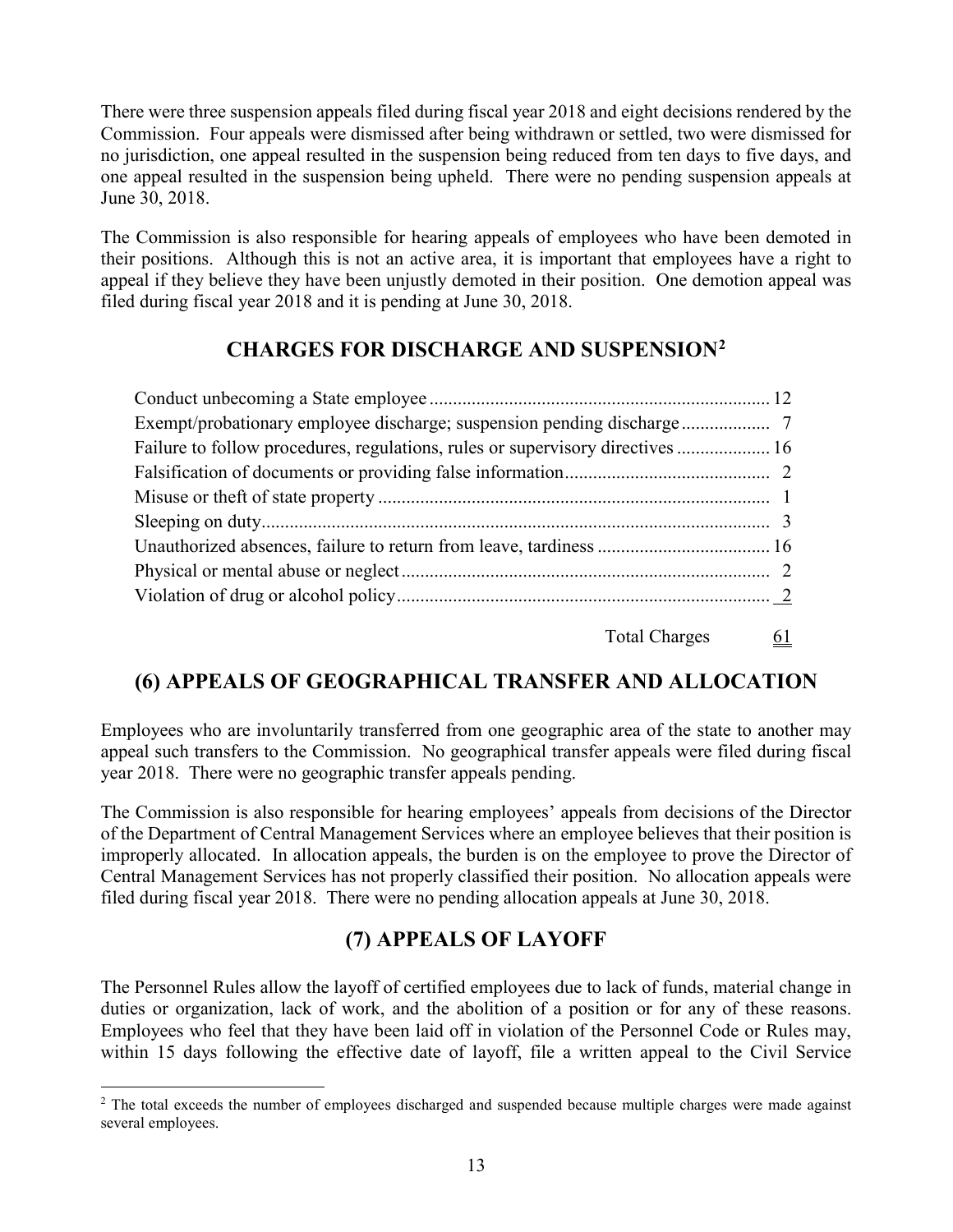Commission. The Civil Service Commission is authorized to investigate the allegations made by the employee in the layoff appeal and may conduct a hearing if it is determined that substantial issues of fact or law remain unresolved. When the investigation is complete, a proposal for decision is issued by staff and submitted to the employee and agency. If adopted by the Commission, the decision becomes a final administrative decision. There were no layoff appeals filed and no decisions rendered during fiscal year 2018. No layoff appeals were pending at June 30, 2018.

#### **DECLARATORY RULING**

The Rules of the Civil Service Commission allow for Declaratory Rulings as to material questions involving the interpretation of the Personnel Code, Personnel Rules, or final orders of the Commission upon petition by interested or effected parties. Declaratory Rulings are only advisory. No requests for Declaratory Ruling were filed during fiscal year 2018. No requests for declaratory ruling are pending at June 30, 2018.

|                       | 2014 | 2015 | 2016 | 2017 | 2018 | <b>Total</b>     |
|-----------------------|------|------|------|------|------|------------------|
| Discharge             | 34   | 41   | 44   | 37   | 37   | 193              |
| Suspension            | 9    | 8    | 5    | 9    | 3    | 34               |
| Demotion              |      |      |      |      |      | $\overline{2}$   |
| <b>Rule Violation</b> | 4    | 3    | 3    |      | 8    | 19               |
| Geographical Transfer |      |      |      |      | -    | $\overline{2}$   |
| Allocation            |      |      |      |      |      | 1                |
| Layoff                |      |      |      |      |      | $\boldsymbol{0}$ |
| Declaratory Ruling    |      | -    |      |      |      | 2                |
|                       | 49   | 53   | 54   | 48   | 49   | 253              |

#### **APPEALS FILED BY TYPE FOR THE FIVE-YEAR PERIOD ENDED JUNE 30, 2018**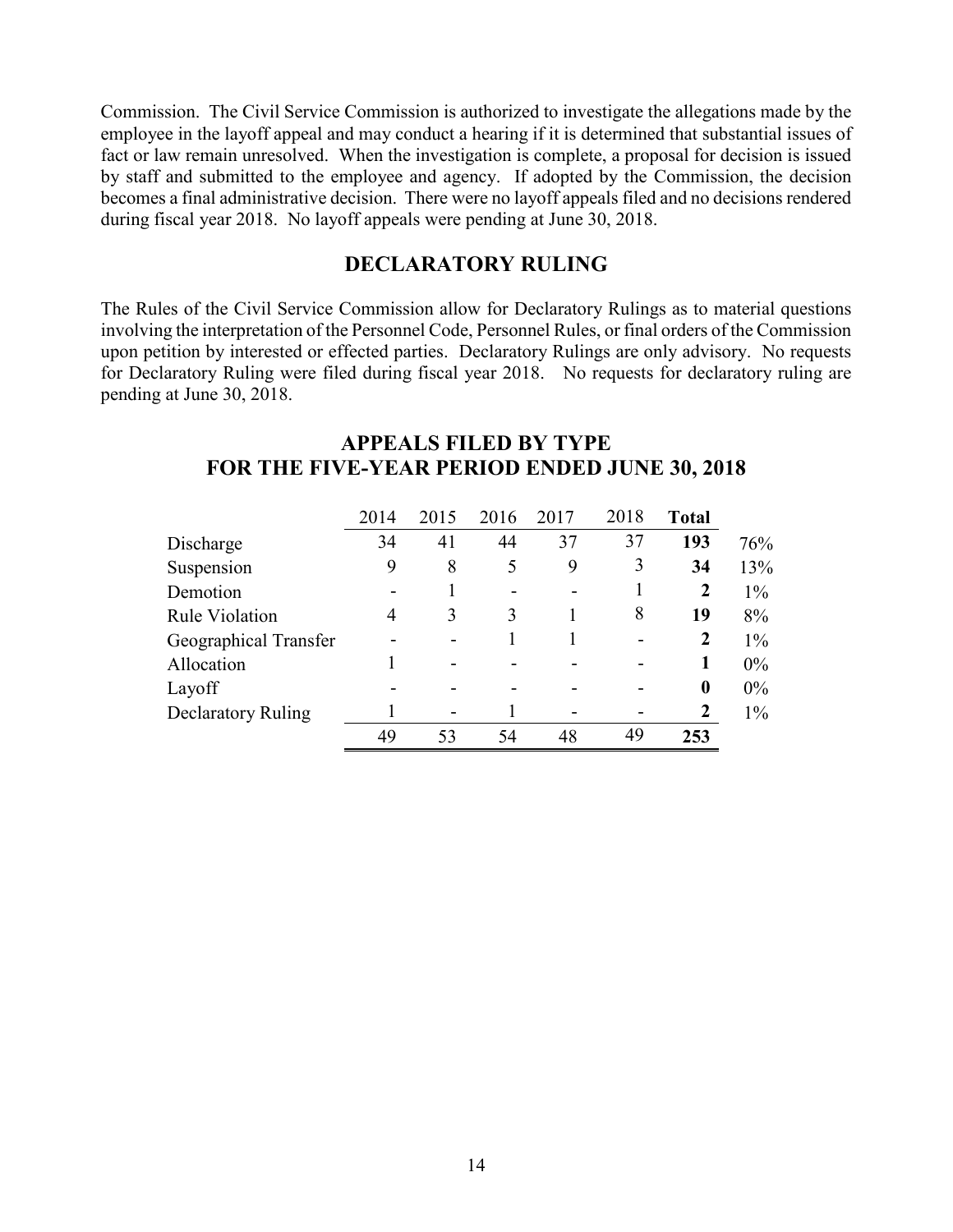## **DECISIONS OF THE COMMISSION**

| A. Substantive Actions by the Commission                                                     | FY 14            | FY 15                   | FY 16            | <b>FY 17</b>              | FY 18            |
|----------------------------------------------------------------------------------------------|------------------|-------------------------|------------------|---------------------------|------------------|
| Appeals granted:                                                                             |                  |                         |                  |                           |                  |
| Employees reinstated with suspension                                                         | 8                | 7                       | 9                | 8                         | 5                |
| Employees reinstated with no suspension                                                      | $\overline{3}$   | $\theta$                | 1                | 1                         | $\mathbf 1$      |
| Layoff appeal granted                                                                        | $\theta$         | $\theta$                | $\boldsymbol{0}$ | $\boldsymbol{0}$          | $\boldsymbol{0}$ |
| Rule Violation appeal granted                                                                | 1                | $\theta$                | 1                | $\theta$                  | 1                |
| Declaratory Ruling request granted                                                           | $\boldsymbol{0}$ | $\boldsymbol{0}$        | $\overline{0}$   | $\theta$                  | $\boldsymbol{0}$ |
| Allocation appeal granted                                                                    | $\overline{0}$   | $\boldsymbol{0}$        | $\boldsymbol{0}$ | $\boldsymbol{0}$          | $\boldsymbol{0}$ |
| Suspension appeal granted                                                                    | $\overline{2}$   | $\overline{2}$          | $\theta$         | 1                         | $\mathbf{1}$     |
| <b>Subtotal</b>                                                                              | <u>14</u>        | $\overline{\mathbf{2}}$ | 11               | 10                        | $\underline{8}$  |
| Appeals denied:                                                                              |                  |                         |                  |                           |                  |
| Discharge appeal denied                                                                      | $\overline{2}$   | 8                       | 14               | 13                        | 16               |
| Position Allocation denied                                                                   | $\boldsymbol{0}$ | $\boldsymbol{0}$        | $\boldsymbol{0}$ | $\boldsymbol{0}$          | $\boldsymbol{0}$ |
| Layoff appeal denied                                                                         | $\overline{2}$   | $\theta$                | $\boldsymbol{0}$ | $\theta$                  | 0                |
| Geographical Transfer appeal denied                                                          | $\boldsymbol{0}$ | $\boldsymbol{0}$        | 1                | $\boldsymbol{0}$          | $\boldsymbol{0}$ |
| Suspension appeal denied                                                                     | 3                | $\boldsymbol{0}$        | 1                | 3                         | $\mathbf{1}$     |
| Rule Violation appeal denied                                                                 | 3                | $\overline{4}$          | $\boldsymbol{0}$ | $\mathbf{1}$              | $\overline{2}$   |
| Declaratory Ruling request denied                                                            | $\overline{0}$   | $\mathbf{1}$            | $\theta$         | $\theta$                  | $\boldsymbol{0}$ |
|                                                                                              |                  |                         |                  |                           |                  |
| <b>Subtotal</b>                                                                              | 10               | <u>13</u>               | 16               | 17                        | <u>19</u>        |
| <b>Total Substantive Actions</b>                                                             | <u>24</u>        | <u>22</u>               | <u>27</u>        | <u>27</u>                 | <u>27</u>        |
| B. Appeals dismissed with no decision on the<br>Merits or interlocutory appeals <sup>3</sup> |                  |                         |                  |                           |                  |
|                                                                                              | 16               | 21                      | 24               | 17                        | 16               |
| Discharges<br>Demotions                                                                      | $\boldsymbol{0}$ | $\boldsymbol{0}$        | $\mathbf{1}$     | $\boldsymbol{0}$          | $\boldsymbol{0}$ |
| <b>Allocations and Declaratory Rulings</b>                                                   | $\boldsymbol{0}$ | $\mathbf{1}$            | $\mathbf{1}$     | $\boldsymbol{0}$          | 0                |
|                                                                                              | 1                | $\boldsymbol{0}$        | $\boldsymbol{0}$ | $\boldsymbol{0}$          | 0                |
| Layoff appeals                                                                               | $\boldsymbol{0}$ | $\boldsymbol{0}$        | $\boldsymbol{0}$ | $\mathbf{1}$              | $\boldsymbol{0}$ |
| <b>Geographical Transfers</b>                                                                | 6                | 5                       | $\overline{7}$   | 1                         | 6                |
| Suspensions<br><b>Rule Violations</b>                                                        | 3                | $\overline{0}$          | $\mathbf{1}$     | $\overline{2}$            | $\mathbf 1$      |
| <b>Total Non-Substantive Actions</b>                                                         | $\underline{26}$ | $\underline{27}$        | $\underline{34}$ | $\underline{\mathbf{21}}$ | $\underline{23}$ |
| C. Appeals Pending at end of Fiscal Year                                                     | 24               | 28                      | 21               | 21                        | 20               |

<span id="page-14-0"></span><sup>&</sup>lt;sup>3</sup> Includes appeals dismissed due to settlement, withdrawal, default (failure to appear or failure to respond to Commission inquiry) lack of jurisdiction, or other reasons.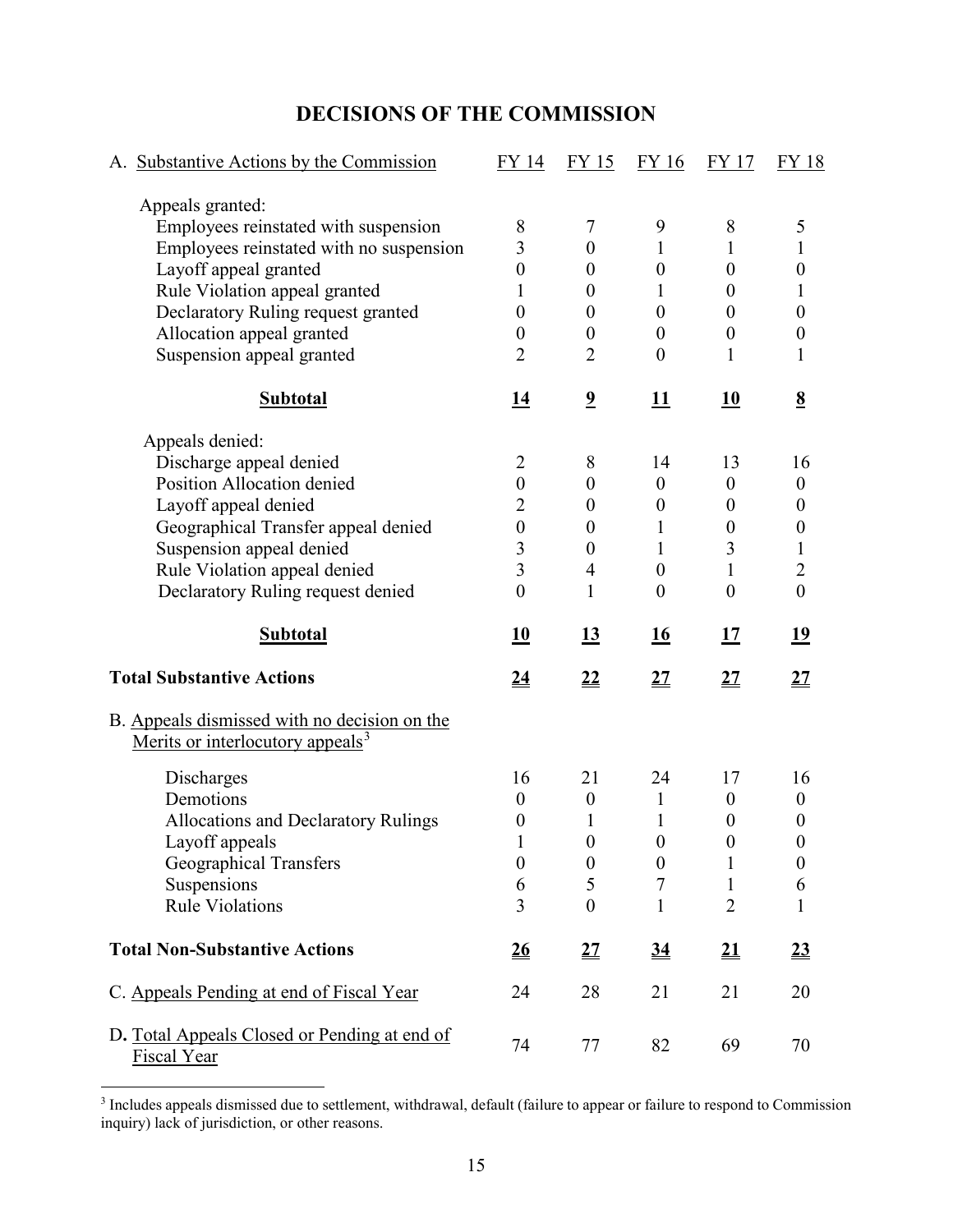## **COMMISSION WORKLOAD Total Appeals Closed or Pending**



At June 30, 2018 there were a total of 20 appeals pending, with two of those from previous fiscal years (2010 and 2016).

The chart below reflects the processing time for appeals that were concluded during fiscal years ended June 30. The time is calculated from the date the appeal was filed to the date the final decision of the Commission was rendered. This calculation is consistent with that reported on the Public Accountability Report issued by the Office of the Comptroller.



## **AVERAGE PROCESSING TIME (The goal is 180 days or less.)**

The averge processing time of 201 days for fiscal year 2018 would be 164 days if one discharge appeal from FY 2013 that was held pending judicial verdict was removed from the calculation.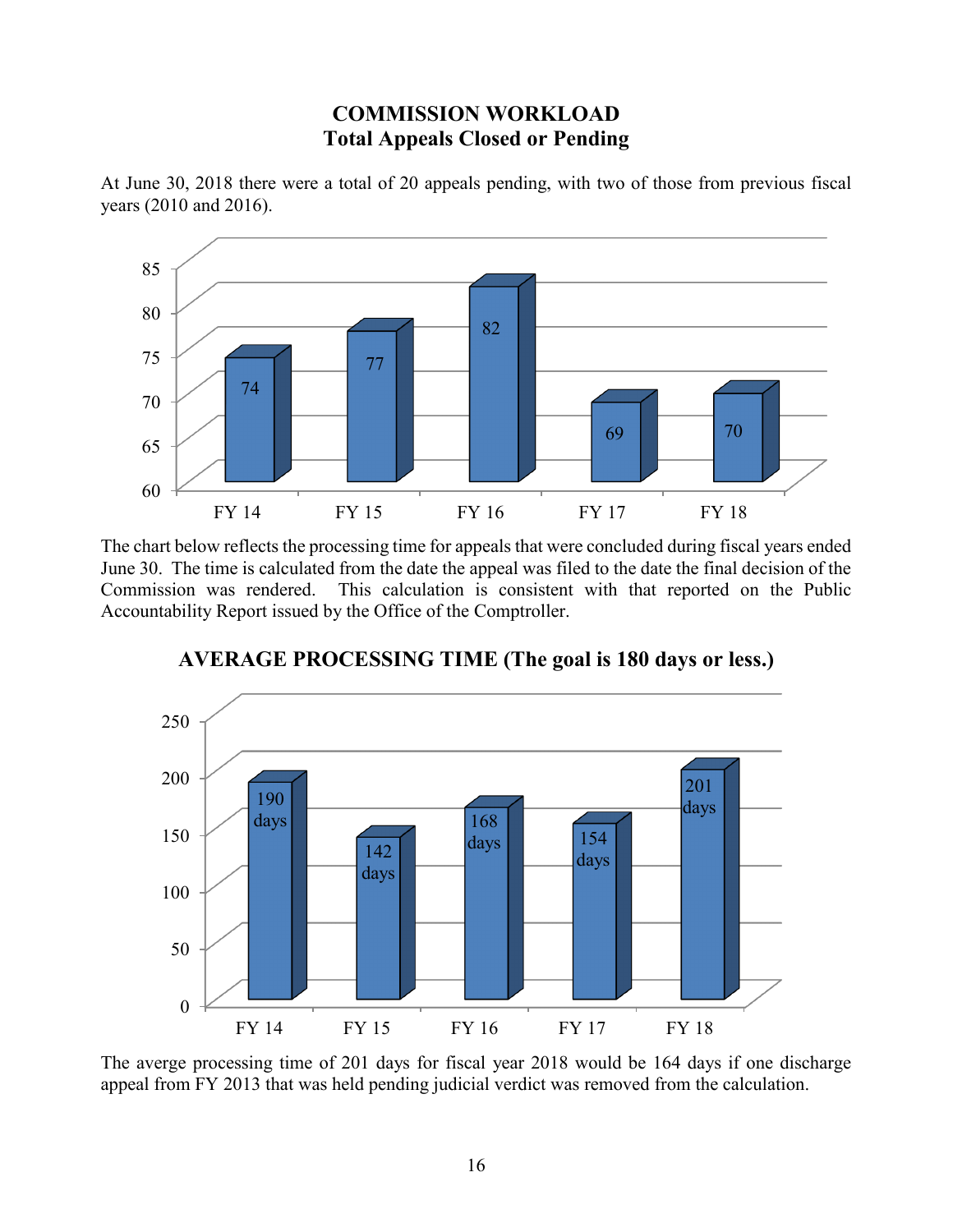#### **ADMINISTRATIVE REVIEW**

Parties that wish to appeal decisions of the Commission may do so in accordance with the provisions of the Administrative Review Law (735 ILCS 5/Article III). The following chart shows the administrative reviews and appeals filed for each fiscal year. If an appeal was filed during fiscal year 2012 and one of the parties filed for Administrative Review during fiscal year 2013, the statistic will be counted for fiscal year 2012.



The following table shows the results and status of Administrative Reviews that were filed for fiscal years 2008 through 2018. This table shows Administrative Reviews by the year the appeal was filed, not by the year a court decision is ultimately rendered. The total of number of Administrative Review decisions can exceed the total number filed for the same year because decisions by both the Circuit Court and Appellate Court (if the Circuit Court decision was appealed) are counted separately.

|                                           | 2008 | 2009           | 2010           | 2011     | 2012           | 2013     | 2014           | 2015           | 2016           | 2017           | 2018           |
|-------------------------------------------|------|----------------|----------------|----------|----------------|----------|----------------|----------------|----------------|----------------|----------------|
| CSC upheld in<br>Circuit Court            | 11   | 6              | 8              | 7        | $\overline{4}$ | 5        | $\overline{4}$ | $\theta$       | 6              | 3              | $\overline{0}$ |
| CSC reversed in<br><b>Circuit Court</b>   |      | $\overline{0}$ | $\overline{2}$ | $\theta$ |                | $\theta$ | $\theta$       |                | $\overline{0}$ | $\overline{0}$ | $\overline{0}$ |
| CSC upheld in<br>Appellate Court          |      | $\overline{2}$ | 3              | 5        | $\overline{2}$ |          | $\overline{2}$ |                |                | $\theta$       | 0              |
| CSC reversed in<br><b>Appellate Court</b> |      | $\overline{0}$ |                |          | $\theta$       | $\theta$ | $\theta$       | $\theta$       | $\overline{0}$ | $\theta$       | 0              |
| Remanded                                  | 3    | $\overline{0}$ |                |          | 2              |          | $\theta$       |                | $\theta$       | $\theta$       | 0              |
| Pending at 6/30                           |      | $\overline{0}$ |                |          | 3              | 3        | $\overline{2}$ | $\overline{4}$ | $\overline{4}$ | 6              |                |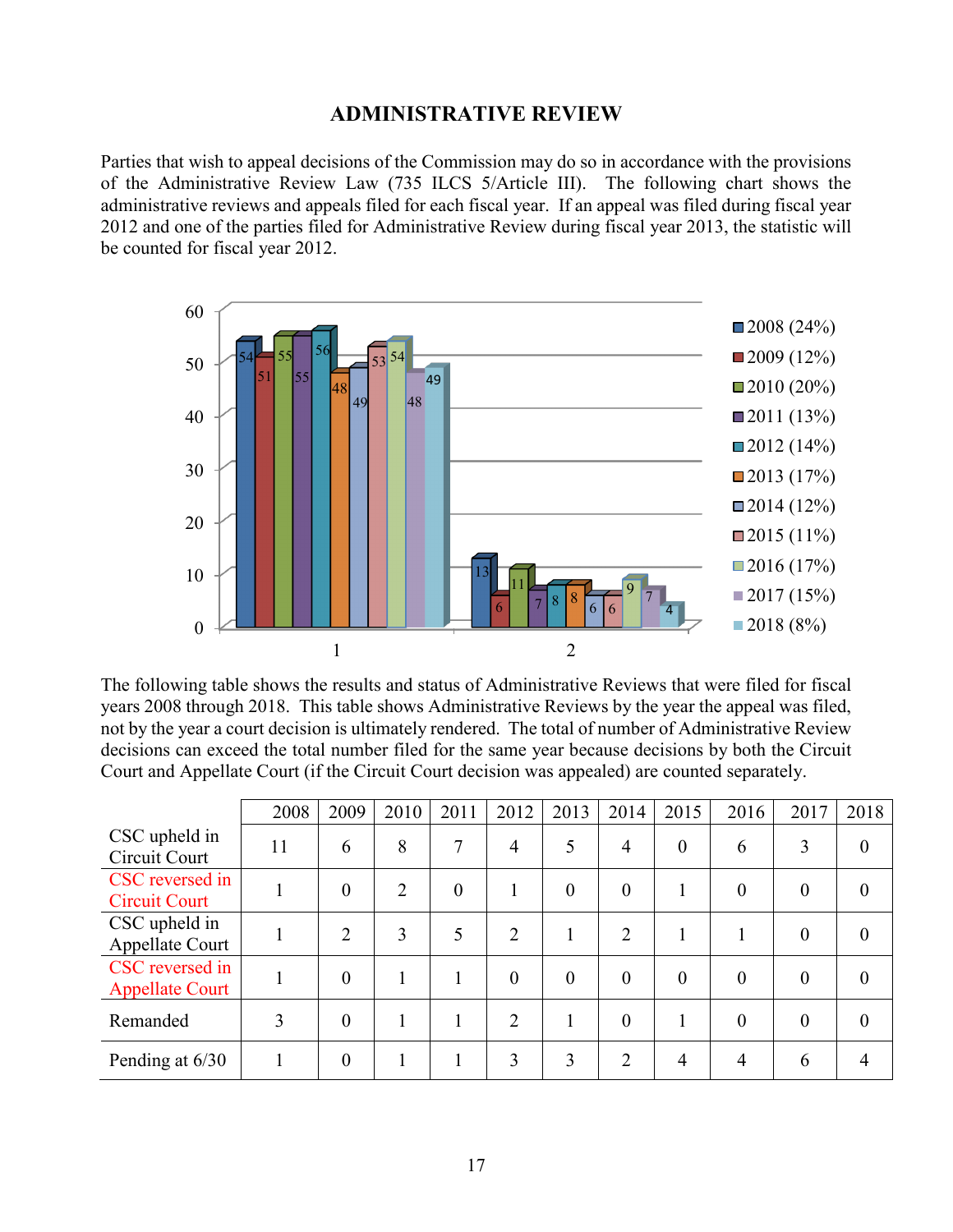#### **GRIEVANCE COMMITTEE**

The Director of Central Management Services is required to appoint a grievance committee to hear Step 4 grievances comprising two employees of Central Management Services and one Commission employee with experience and knowledge in personnel administration and employee relations. The Director is allowed to substitute another agency employee in the absence of a Commission employee. Central Management Services had not scheduled a grievance committee for many years. The Civil Service Commission made a concerted effort to ensure that pending grievances were addressed by the grievance committee in 2018 as discussed in quarterly meetings with Central Management Services regarding this issue as well as the creation of a rule regarding an expedited method to address such grievances. As a result of this concerted effort, a grievance committee was conducted by Central Management Services on September 15, 2017 at which Commission staff participated. Central Management Services indicated there were 19 Rules Grievances at the 4<sup>th</sup> level at July 1, 2017 and 14 at the 4<sup>th</sup> level as of June 30, 2018. The number of Rules Grievances that were dismissed, withdrawn or resolved without a hearing was 13.

#### **TRAINING**

In order to administer the State's merit system, agency administrators must have knowledge and expertise in all areas of personnel. Dealing with problem employees is often the most intimidating and frustrating aspect of personnel administration. It is the Commission's belief that while regrettable, discipline up to and including discharge is a necessary component of a good personnel system. The Commission, in an effort to make administrators aware of the requirements of successfully dealing with the disciplinary process, has offered agencies instruction in the disciplinary process. Numerous informal discussions on related issues occurred throughout the year between Commission staff and Agency administrators.

The Commission staff is available to employees and agency administrators to respond to a variety of procedural inquiries regarding the operation of the Commission.

#### **INTERAGENCY COMMITTEE ON EMPLOYEES WITH DISABILITIES**

The Chairman of the Commission is an ex officio member of the Interagency Committee on Employees with Disabilities that operates with no budget and no paid staff, and relies on the technical and financial support of its members and their respective agencies. The Chairman, through a representative of the Commission, participates in monthly meetings and disability awareness events throughout the year to address the diverse issues and concerns of the persons with disabilities employed by executive agencies of the State of Illinois.

#### **STATE HISPANIC AND BILINGUAL EMPLOYMENT PLANS**

The Civil Service Commission does not discriminate on the basis of religion, race, national origin, sex, age, handicap, or any other non-merit factor in providing employment opportunities.